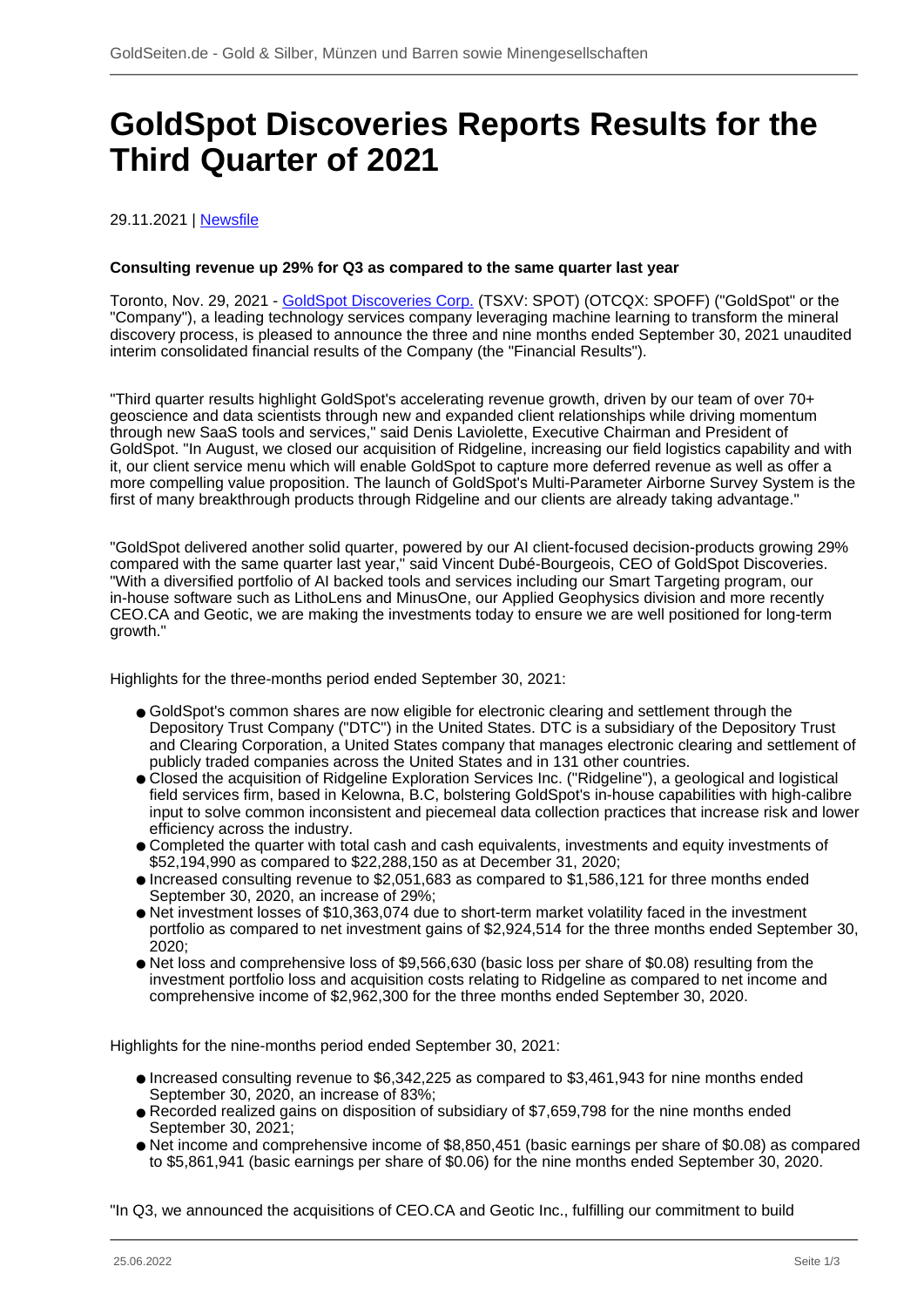recurring SaaS revenue and setting the stage for scaling future ARR," added Denis Laviolette. "These acquisitions, which closed in October, are pivotal for us as we develop new offerings for our global client base. While our investment portfolio faced short-term market headwinds, we are encouraged by our robust pipeline of incoming client flow and significant demand for our newly developed services. The Company is in a transitionary period as we move from non-recurring consultancy revenue to sustained recurring revenue from our acquisitions and in-house technology. Our core focus as a Company is to invest our human and financial capital into developing these assets into world-class offerings. GoldSpot is the undisputed leader in AI-centric mineral exploration with unparalleled market access and an industry-leading team that has uncovered some of the largest mineral discoveries in modern history. These results reinforce our confidence in the GoldSpot opportunity, our strategy, and the investments we're making in our clients and in our future."

The following are selected consolidated financial results as at and for the three and nine months ended September 30, 2021 with comparatives:

| Interim Condensed Consolidated statements of income<br>and comprehensive income highlights | Three months ended<br>September 30, |             | Nine months ended<br>September 30, |               |
|--------------------------------------------------------------------------------------------|-------------------------------------|-------------|------------------------------------|---------------|
|                                                                                            | 2021                                | 2020        | 2021                               | 2020          |
| Consulting income                                                                          | \$2,051,683                         |             | \$1,586,121 \$6,342,225            | \$3,461,943   |
| Net investment gains (losses)                                                              | (10,363,074) 2,924,514              |             | 3,557,563                          | 6,486,988     |
| Total expenses                                                                             | (2,654,449)                         | (1,549,831) | (7,682,845)                        | (4, 101, 895) |
| Loss from equity investment                                                                | (273,304)                           |             | (1,225,429)                        |               |
| Income tax recovery                                                                        | 1,662,208                           |             | 184,250                            |               |
| Net income (loss) from operations                                                          | (9,566,630)                         | 2,962,300   | 1,190,653                          | 5,861,941     |
| Realized gains from disposition of subsidiary                                              |                                     |             | 7,659,798                          |               |
| Net income (loss) and comprehensive income (loss) for<br>the period                        | (9,566,630)                         | 2,962,300   | 8,850,451                          | 5,861,941     |
| Earnings (loss) per common share for the period - basic                                    | (0.08)                              | 0.03        | 0.08                               | 0.06          |
| Earnings (loss) per common share for the period - diluted (0.08)                           |                                     | 0.03        | 0.08                               | 0.06          |
| Interim Condensed Consolidated statements of financial<br>position highlights              | September 30, 2021                  |             | December 31, 2020                  |               |
| Cash and cash equivalents                                                                  | \$17,434,410                        | \$4,467,177 |                                    |               |
| Accounts receivable                                                                        | 888,631                             | 486,320     |                                    |               |
| Investments, at fair value                                                                 | 26,911,860                          | 17,820,973  |                                    |               |
| Equity investment                                                                          | 7,848,720                           |             |                                    |               |
| Intangible assets                                                                          | 688,333                             |             |                                    |               |
| Goodwill                                                                                   | 1,280,272                           |             |                                    |               |
| <b>Total assets</b>                                                                        | 56,944,560                          | 23,727,167  |                                    |               |
| Deferred revenue                                                                           | 4,527,433                           | 3,119,439   |                                    |               |
| Deferred tax liabilities                                                                   | 1,366,762                           | 1,399,246   |                                    |               |
| <b>Total liabilities</b>                                                                   | 7,267,250                           | 5,337,046   |                                    |               |
| Equity                                                                                     | 49,677,310                          |             | 18,390,121                         |               |
|                                                                                            |                                     |             |                                    |               |

Subsequent to September 30, 2021:

- On October 1, 2021, the Company the Company closed its previously announced acquisition of all of the shares of CEO.CA Technologies Ltd. ("CEO.CA"). CEO.CA owns and operates a leading and rapidly-growing investment social network used by over 8 million corporate executives, institutional and retail investors with deep roots in the mining industry among other sectors. Under the terms of the purchase agreement, the vendors of CEO.CA received an aggregate of 10,280,373 common shares of the Company at a deemed price of \$1.07 per common share, representing approximately \$11,000,000 with the majority of the common shares placed in a voluntary lock-up to be released pursuant to a three-year lock-up schedule, as well as an aggregate cash payment of \$5,205,000 (calculated based upon an originally agreed cash purchase price of \$6,000,000, less approximately \$795,000 in liabilities assumed by the Company in connection with the acquisition).
- On October 1, 2021, the Company closed its previously announced acquisition of Geotic Inc. ("Geotic"), an award-winning provider of mining industry software including applications for geological and geophysical modeling, based in Val-d'Or, Québec. Under the terms of the purchase agreement, the vendors of Geotic received \$1,000,000 in cash and 1,442,308 common shares at a deemed price of \$1.04 per common share, representing aggregate consideration of approximately \$2,500,000. According to the agreement, the common shares were placed in voluntary lock-up and will be released pursuant to a nine-month lock-up schedule.